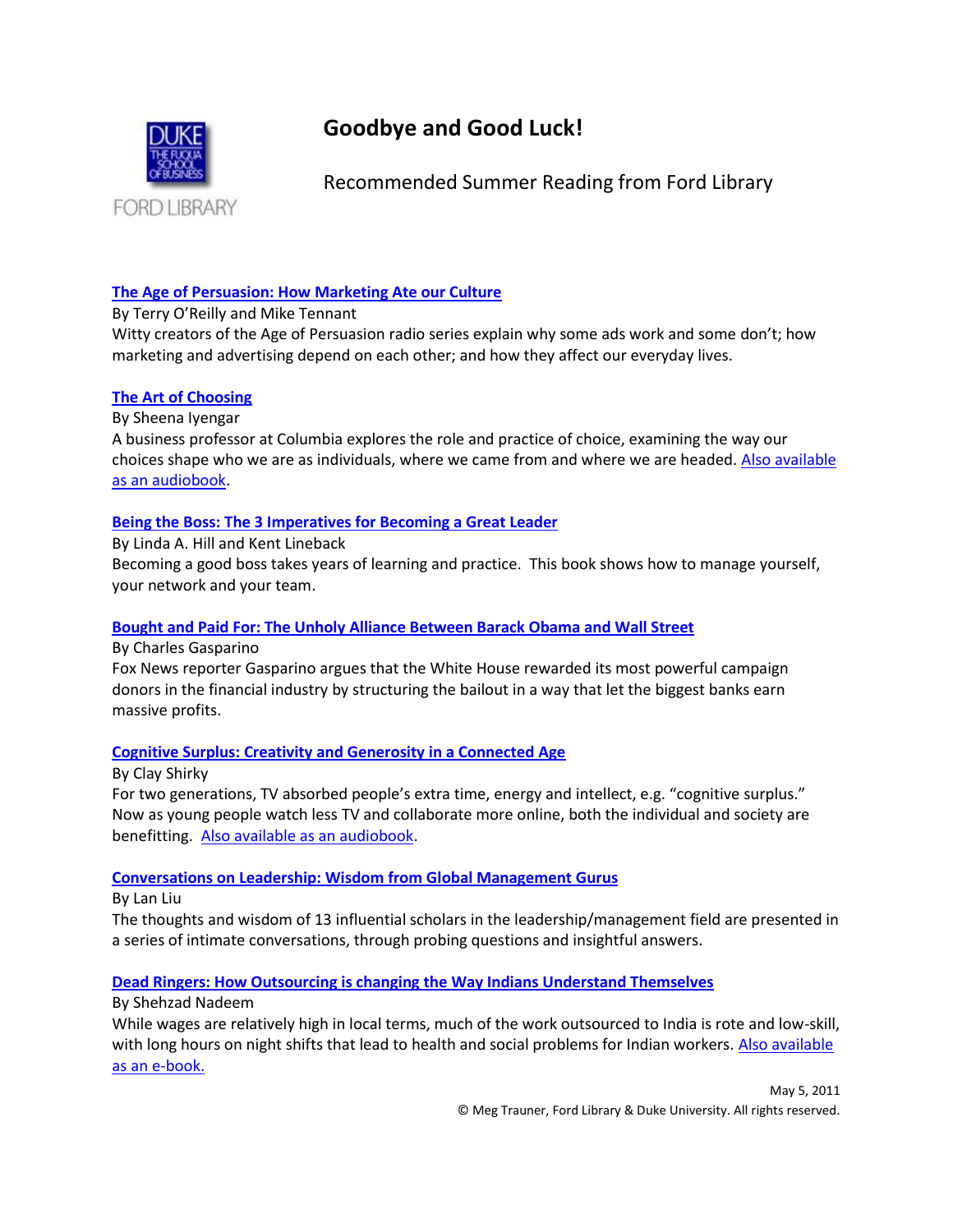# **[Diary of a Very Bad Year: Confessions of an Anonymous Hedge Fund Manager](http://library.duke.edu/catalog/search/recordid/DUKE004346145)**

By anonymous A real-time account of the 2008 Wall Street crisis as viewed by a self-absorbed hedge fund manager.

## **[Diet for a Hot Planet: The Climate Crisis at the End of Your Fork and What You Can Do About It](http://library.duke.edu/catalog/search/recordid/DUKE004308807)**

By Anna Lappe

Industrial agriculture accounts for 30% of global greenhouse-gas emissions, and consumers can cool the planet by adopting a climate friendly diet, including going organic, eating more plants/less meat and avoiding packaging.

**Doing Both: How Cisco Captur[e Today's Profit and Drives Tomorrow's Growth](http://library.duke.edu/catalog/search/recordid/DUKE004439938)**

By Inder Sidhu

Cisco Senior Vice President explains that when confronted with two divergent options, an innovative organization benefits by pursuing both, because apparent opposites can reinforce each other.

## **[Everything I Know about Marketing I Learned from Google](http://library.duke.edu/catalog/search/recordid/DUKE004628468)**

By Aaron Goldman

Patient readers sift out 20 nuggets about marketing and the Google mystique from 300 pages of cliché, peppered throughout with tweets.

## **[The Executive and the Elephant: A Leader's Guide to building Inner Excellence](http://library.duke.edu/catalog/search/recordid/DUKE004658301)**

By Richard Daft Leaders learn to recognize their impulsive and emotional inner selves and to choose wiser courses of action.

# **[Free Market Madness: Why Human Nature is at Odds with Economics](http://library.duke.edu/catalog/search/recordid/DUKE004171906) – and Why it Matters**

By Peter A. Ubel

Consumers are "predictably irrational," spending more than they can afford or buying unhealthy products like cigarettes and beer. Marketers exploit consumer impulses and government should counteract to improve people's well-being.

# **[Money and Power: How Goldman Sachs Came to Rule the World](http://library.duke.edu/catalog/search/recordid/DUKE004902821)**

By William D. Cohan In this company history, a Duke alumnus presents Goldman as a secretive moneymaking machine, which makes legitimate deals as well as unsavory transactions with conflict of interest.

## **[Ruthless: How Enraged Investors Reclaimed their Investments and Beat Wall Street](http://library.duke.edu/catalog/search/recordid/DUKE004625455)**

By Phil Trupp

After a reporter's "safe-as-cash" retirement investments in ARS instruments are wiped out, he organizes with other victims through blogs to pressure Wachovia/Wall Street to give their money back.

# **[Self-compassion: Stop Beating Yourself Up and Leave Insecurity Behind](http://library.duke.edu/catalog/search/recordid/DUKE004677387)**

By Kristin Neff

Readers are encouraged to stop judging their flaws, faults and failures, and to begin treating themselves with the same kindness and companion they offer to friends.